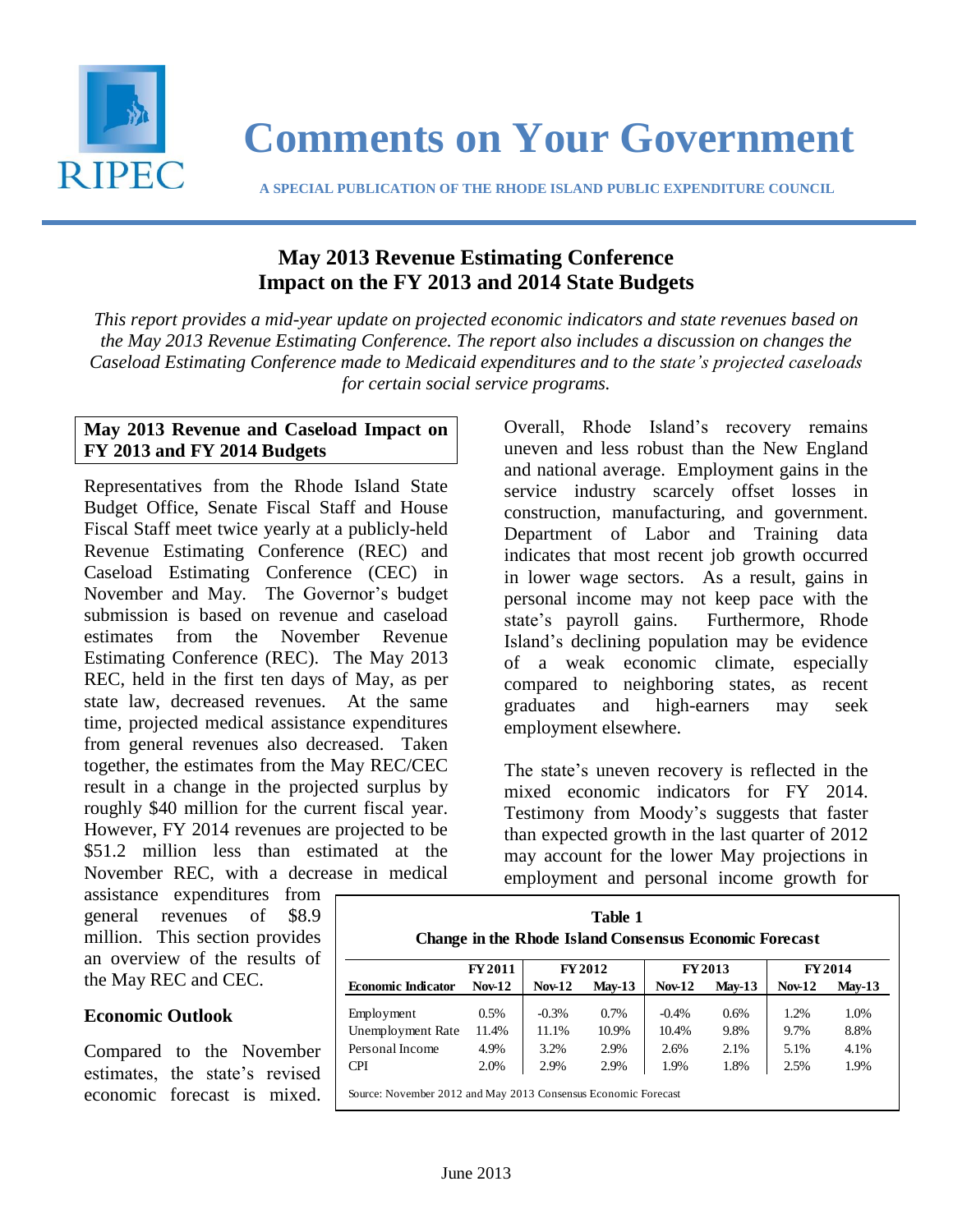FY 2014 as compared to November. Conversely, FY 2014 unemployment is projected to decrease faster, and inflation is

expected to be lower, than estimated in November.

|                                                                                  |                |               | <b>Table 2</b> |           |               |            |               |
|----------------------------------------------------------------------------------|----------------|---------------|----------------|-----------|---------------|------------|---------------|
| May 2013 Revenue Estimating Conference - Change in General Revenues (\$ million) |                |               |                |           |               |            |               |
|                                                                                  |                |               | FY 2013        | FY 2014   |               |            |               |
|                                                                                  | FY 2013        | <b>Nov-12</b> | $May-13$       | Nov-May   | <b>Nov-12</b> | $May-13$   | Nov-May       |
| <b>Revenue</b>                                                                   | <b>Enacted</b> | <b>REC</b>    | <b>REC</b>     | Change    | <b>REC</b>    | <b>REC</b> | <b>Change</b> |
| <b>Taxes</b>                                                                     |                |               |                |           |               |            |               |
| <b>Personal Income</b>                                                           | \$1,080.9      | \$1,078.6     | \$1,075.3      | (\$3.3)   | \$1,129.0     | \$1,107.8  | $(\$21.2)$    |
| <b>General Business</b>                                                          |                |               |                |           |               |            |               |
| <b>Business Corporation</b>                                                      | \$133.3        | \$135.9       | \$137.0        | \$1.1     | \$140.4       | \$141.3    | \$0.9\$       |
| Public Utilities Gross Earnings                                                  | 100.1          | 104.0         | 98.3           | (5.7)     | 102.4         | 94.9       | (7.5)         |
| <b>Insurance Companies</b>                                                       | 89.8           | 91.9          | 93.6           | 1.7       | 97.0          | 98.0       | 1.0           |
| All Other Business Taxes*                                                        | 46.0           | 52.6          | 56.7           | 4.1       | 48.8          | 49.8       | 1.0           |
| Subtotal                                                                         | \$369.2        | \$384.4       | \$385.6        | \$1.2     | \$388.6       | \$384.0    | (\$4.6)       |
| <b>Sales and Use Taxes</b>                                                       |                |               |                |           |               |            |               |
| General Sales and Use                                                            | \$886.7        | \$879.4       | \$872.5        | $(\$6.9)$ | \$904.1       | \$895.0    | $(\$9.1)$     |
| <b>Motor Vehicle</b>                                                             | 47.8           | 48.7          | 51.1           | 2.4       | 48.7          | 51.8       | 3.1           |
| Gasoline                                                                         | 1.1            | 1.0           | 0.8            | (0.2)     | 1.0           | 1.0        | 0.0           |
| Cigarettes                                                                       | 138.1          | 137.7         | 131.8          | (5.9)     | 137.4         | 130.7      | (6.7)         |
| Alcohol                                                                          | 12.2           | 12.0          | 12.0           | $0.0\,$   | 12.2          | 12.2       | $0.0\,$       |
| Subtotal                                                                         | \$1,085.8      | \$1,078.8     | \$1,068.2      | (\$10.6)  | \$1,103.4     | \$1,090.7  | \$12.7        |
| <b>Other Taxes</b>                                                               | \$42.2         | \$41.5        | \$38.5         | (\$3.0)   | \$43.2        | \$40.5     | (\$2.7)       |
| <b>Total Taxes</b>                                                               | \$2,578.1      | \$2,583.3     | \$2,567.6      | (\$15.7)  | \$2,664.2     | \$2,623.0  | $(\$41.2)$    |
| <b>Departmental Revenue**</b>                                                    | \$342.9        | \$347.5       | \$363.1        | \$15.6    | \$206.8       | \$206.6    | $(\$0.2)$     |
| <b>Total Taxes &amp; Departmentals</b>                                           | \$2,921.0      | \$2,930.8     | \$2,930.7      | $(\$0.1)$ | \$2,871.0     | \$2,829.6  | $(\$41.4)$    |
| <b>Other Sources</b>                                                             |                |               |                |           |               |            |               |
| Other Miscellaneous                                                              | \$4.4          | \$4.6         | \$5.7          | \$1.1     | \$2.4         | \$2.5      | \$0.1         |
| Lottery                                                                          | 387.6          | 386.7         | 380.2          | (6.5)     | 405.1         | 395.1      | (10.0)        |
| <b>Unclaimed Property</b>                                                        | 7.9            | 6.3           | 7.0            | $0.7\,$   | 9.6           | 9.7        | 0.1           |
| Subtotal                                                                         | \$399.9        | \$397.6       | \$392.8        | (\$4.8)   | \$417.1       | \$407.3    | \$9.8)        |
| <b>Total General Revenues</b>                                                    | \$3,320.9      | \$3,328.4     | \$3,323.5      | $(\$4.9)$ | \$3,288.1     | \$3,236.9  | $(\$51.2)$    |

\* Financial Institutions, Bank Deposits and Health Care Provider taxes

Source: November 2012 and May 2013 Revenue Estimating Conference; State Budget documents; RIPEC calculations \*\* FY 2014 estimated Departmental Revenue does not include the Hospital Licensing Fee which must be reauthorized every year.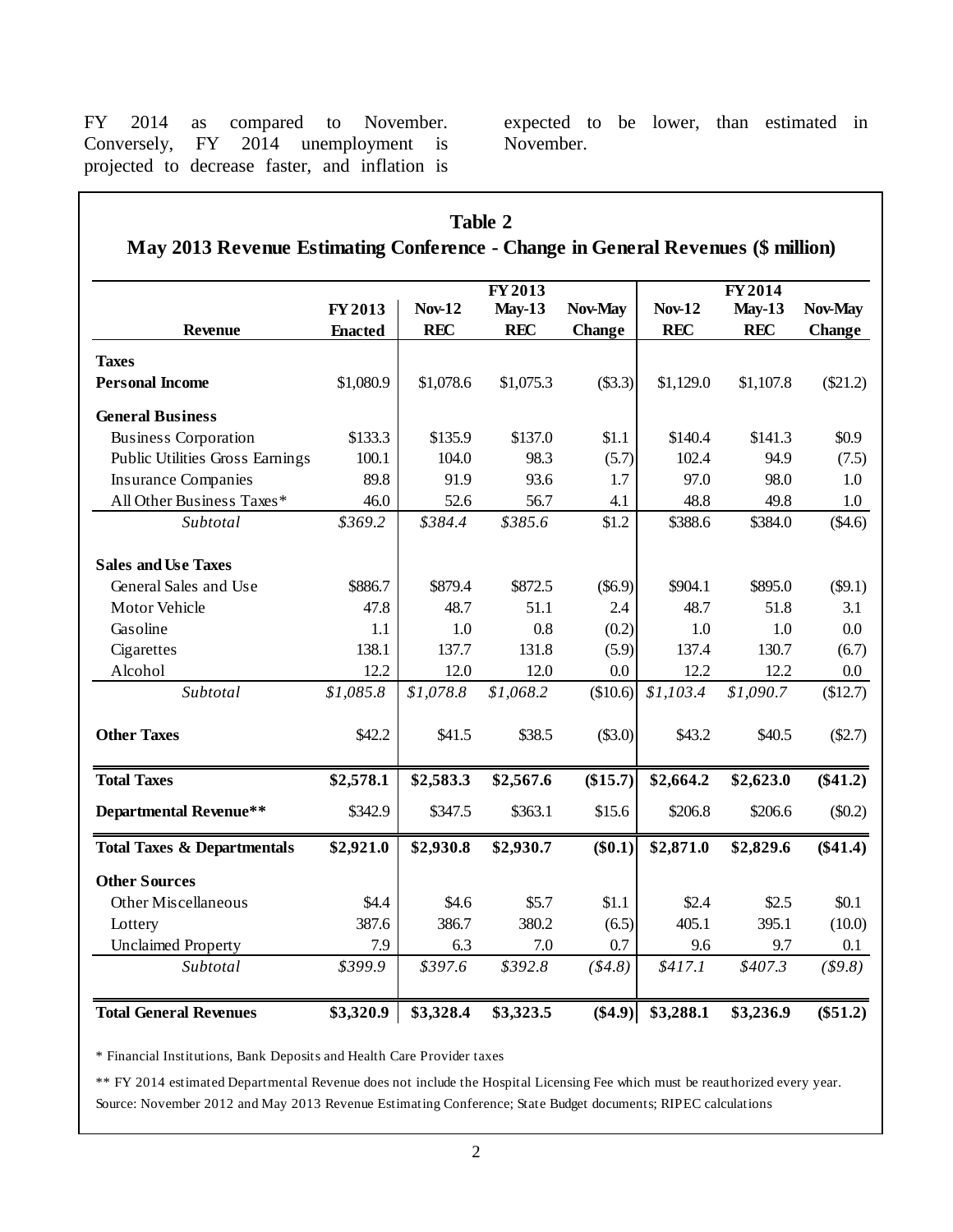#### **Revenues**

The May 2013 REC projected total FY 2013 revised revenues of \$3,323.5 million. Although revenues are estimated to be \$4.9 million lower than November estimates, total revenues are projected to be \$2.6 million higher than in the FY 2013 enacted budget. Estimated revenues for FY 2014 of \$3,236.9 million are \$51.2 million lower than November estimates (NOTE, this figure does not include reauthorization of the Hospital Licensing Fee of \$141.3 million in May or November). In FY 2013, decreased estimated overall tax collections were partially offset by significant one-time business tax revenues from the tax amnesty program, and higher collections from motor vehicle taxes. In FY 2014, lower projections for personal income tax collections accounted for 41.4 percent of the decline in revenue estimates.

#### *FY 2013*

Major changes in estimates between the May and November conferences are attributable to the following revenue sources:

- Personal income taxes decreased by \$3.3 million, or 0.3 percent compared to November estimates. The decrease in collections reflects the downward adjustment in the personal income growth rate for FY 2013.
- Business corporation tax collections increased by \$1.1 million compared to November, largely due to a number of onetime payments.
- Sales and use tax collections decreased by \$6.9 million compared to November estimates, partly attributable to changes in consumer prices and the sales tax base expansion.
- Other taxes (inheritance and gift, racing and athletics, and the realty transfer) were \$3.0 million lower than November estimates.
- Lottery receipts were \$6.5 million lower when compared to November, partly related to costs incurred by the Division of

Lottery in preparation for table game operations at Twin River.

#### *FY 2014*

Changes to FY 2013 revenue estimates from November to May include:

- A projected decline in personal income tax collections of \$21.2 million;
- Net decreases in general business taxes and sales taxes of \$4.6 million and \$12.7 million, respectively;
- A decline in "other taxes" of \$2.7 million; and
- A \$10.0 million decrease in lottery revenues.

As the REC's projections are based on current law, they do not include a number of proposals by the Governor that would affect revenues. For example, the estimates do not include the proposed changes to the state's business corporation tax. Also, FY 2014 estimates do not include the reauthorization of the hospital licensing fee, estimated in the Governor's budget at \$141.3 million.

#### **Caseloads and Expenditures**

The May 2013 CEC projected that net cash expenditures (Rhode Island Works, Child Care, Supplemental Security Income and General Public Assistance) in FY 2013 are expected to decrease by \$0.6 million compared to both the November estimates and the enacted budget. In addition to cash assistance programs, the CEC estimates Medicaid expenditures within the Office of Health and Human Services (OHHS). Medical assistance expenditures from general revenue for both FY 2013 and FY 2014 are lower than November estimates, by \$19.6 million and \$8.1 million, respectively. Adopted caseload expenditures are \$35.1 million (\$20.2 million in general revenue expenditures) lower than November estimates for FY 2013. Total adopted caseload expenditure estimates for FY 2014 are \$0.1 million higher than November estimates, but \$8.9 million lower than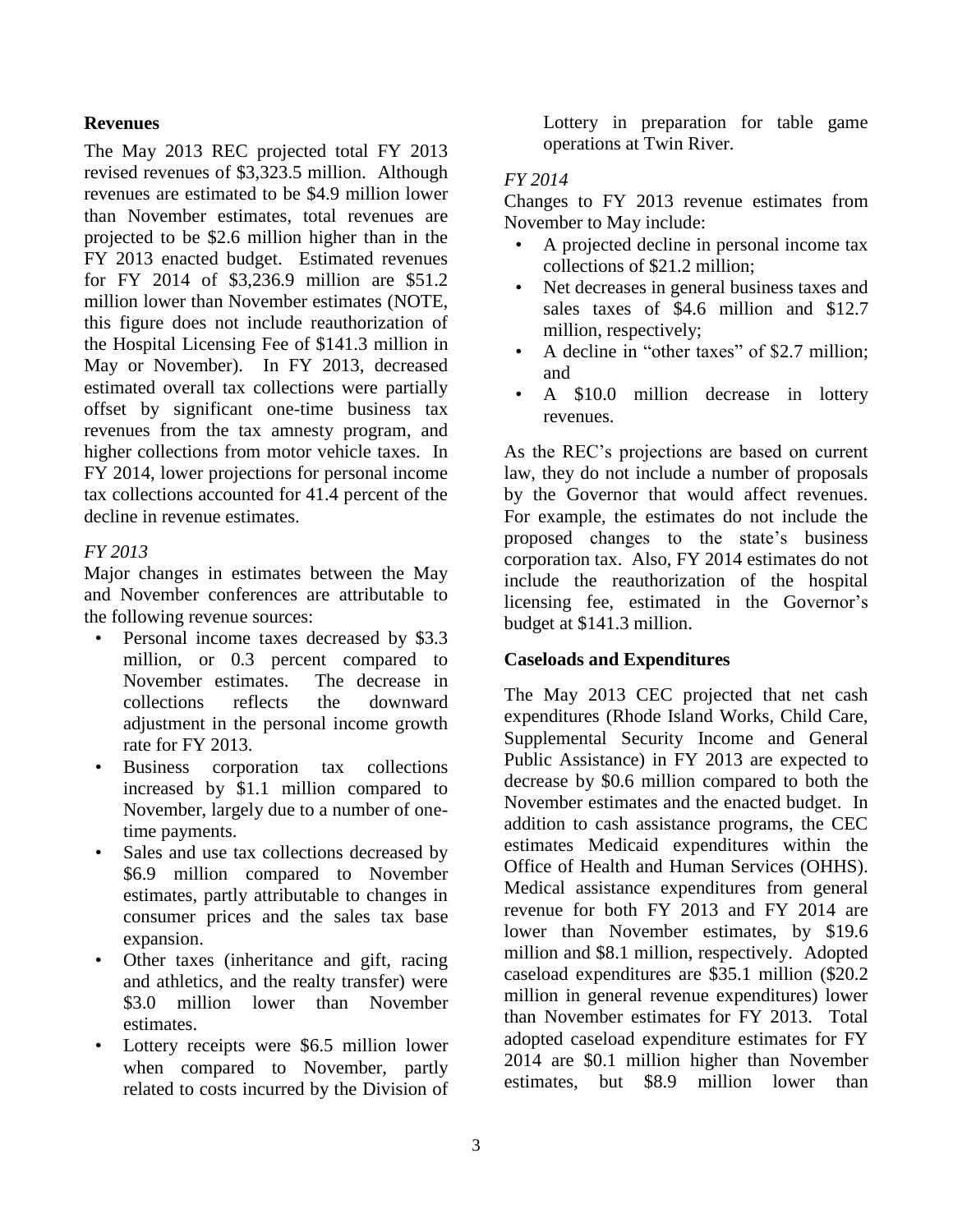previously estimated, in general revenue expenditures.

# *Cash Assistance Highlights*

- Rhode Island Works (RIWP), Rhode Island's welfare reform program, provides cash assistance, education, training and employment services to low income working parents and those preparing for work. The program is entirely funded through the federal Temporary Aid to Needy Families (TANF) block grant.
- The adopted RIWP FY 2013 caseload of 15,775 persons is lower than November estimates of 16,195, and lower than the enacted caseload of 16,100. Compared to the enacted budget, adopted expenditures decreased by \$1.4 million to \$39.4 million.
- In FY 2014, the RIWP caseload of 15,500 is lower than November projections of 16,300 persons. May expenditure estimates are \$2.4 million lower than November estimates of \$41.3 million.
- May caseload estimates for child care assistance decreased compared to November estimates for FY 2013, but increased slightly over the FY 2013 enacted budget. Total child care expenditures decreased by \$0.5 million compared to the enacted budget. May estimates for FY 2014 are lower than the November projection, resulting in total expenditures \$0.3 million lower than projected in November.
- For both FY 2013 and 2014, the lower May estimate for child care is reflective of lower levels of employment. Anticipated gains in employment that did not materialize would have required greater subsidized child care services.
- The revised estimates for the FY 2013 Supplemental Security Income (SSI) caseload of 33,510 is 110 persons lower than November estimates, and 650 below the enacted budget. The adopted monthly cost per person was also revised downward by \$0.75. As a result, the \$18.2 million

estimate for FY 2013 expenditures is \$0.4 million lower than November, but the same level as enacted.

- In FY 2014, estimated SSI program costs are projected to stay level at \$18.2 million, despite a projected increase in caseloads to 33,515 persons. The FY 2014 expenditures represent a \$0.6 million decrease compared to November estimates.
- General Public Assistance (GPA) caseloads are projected to be 525 persons in FY 2013 and 550 persons in FY 2014. The \$0.8 million decrease in projected expenditures for FY 2013 relative to the enacted budget reflects a decrease in the caseload of 125 persons. Similarly, general revenue expenditures for FY 2014 are projected to be \$0.3 million lower than estimated in November.

# *Medical Assistance Highlights*

- Total Medicaid expenditures, administered by OHHS, are projected to increase from \$1,556.0 million in FY 2013 to an estimated \$1,668.8 million in FY 2014, a 7.2 percent increase.
- May FY 2013 Medicaid expenditures from all funds are \$32.1 million lower than November estimates and \$57.8 million lower than enacted. General revenue expenditure estimates are \$19.6 million lower than November estimates and \$43.9 million lower than enacted. Compared to November estimates, the May estimates for FY 2014 expenditures are \$3.7 million higher for all funds, but \$8.1 million lower for general revenue expenditures.
- Hospital payments in FY 2013 and FY 2014 are lower than November estimates, by \$6.7 million and \$3.4 million, respectively.
- Due to a downward trend in nursing home days, FY 2013 long-term care expenditures of \$431.3 million are \$8.8 million less than estimated in November, and \$1.3 million less than enacted. Projected long-term care expenditures for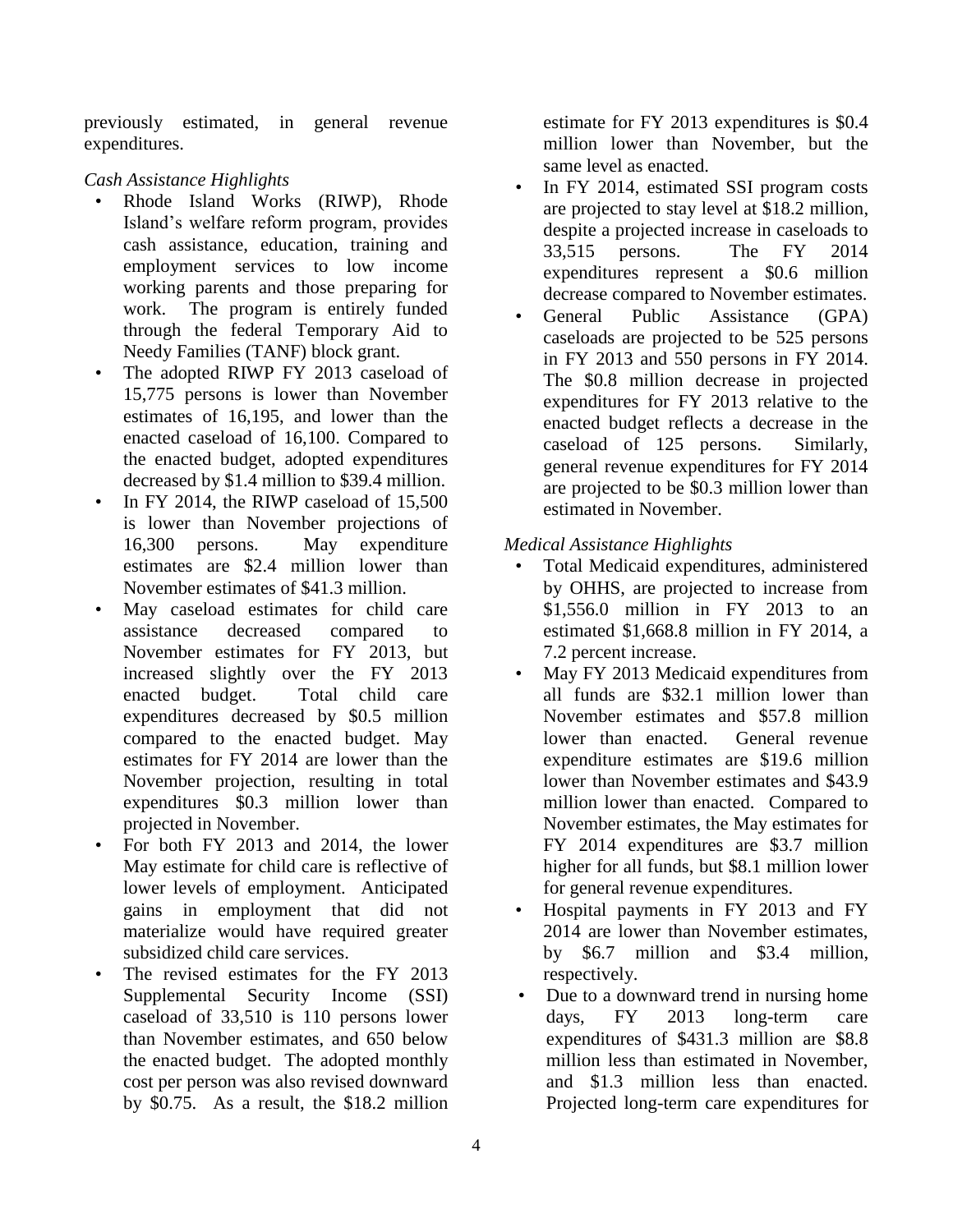FY 2014 of \$455.5 million are \$6.9 million lower than November estimates. A \$14.5 million reduction in nursing and hospice care offset the \$7.6 million increase in home/community services between November and May for FY 2014.

| Table 3<br><b>May 2013 Caseload Estimating Conference</b>                          |                |                                 |                                            |                                    |                                 |                                       |                             |                                     |
|------------------------------------------------------------------------------------|----------------|---------------------------------|--------------------------------------------|------------------------------------|---------------------------------|---------------------------------------|-----------------------------|-------------------------------------|
| <b>Change in Cash Assistance and Medical Assistance Expenditures (\$ millions)</b> |                |                                 |                                            |                                    |                                 |                                       |                             |                                     |
|                                                                                    | <b>Enacted</b> | <b>Adopted</b><br><b>Nov-12</b> | FY 2013<br><b>Adopted</b><br><b>May-13</b> | <b>Change</b><br><b>Enact.-May</b> | <b>Adopted</b><br><b>Nov-12</b> | FY 2014<br><b>Adopted</b><br>$May-13$ | <b>Change</b><br><b>REC</b> | FY 2013<br>$-2014$<br><b>Change</b> |
| <b>Cash Assistance</b>                                                             |                |                                 |                                            |                                    |                                 |                                       |                             |                                     |
| <b>TANF/RIWP</b> Total                                                             | \$40.8         | \$40.8                          | \$39.4                                     | \$1.4)                             | \$41.3                          | \$38.9                                | $(\$2.4)$                   | $-1.3%$                             |
| Child Care Total                                                                   | 49.0           | 49.4                            | \$48.5                                     | (0.5)                              | 49.9                            | 49.6                                  | (0.3)                       | 2.3%                                |
| <b>SSI</b> Total                                                                   | 18.2           | 18.6                            | \$18.2                                     | (0.0)                              | 18.8                            | 18.2                                  | (0.6)                       | 0.2%                                |
| <b>GPA</b> Total                                                                   | 3.2            | 2.7                             | \$2.4                                      | (0.8)                              | 2.8                             | 2.5                                   | (0.3)                       | 6.1%                                |
| <b>Total: Cash Assistance</b>                                                      | \$111.3        | \$111.5                         | \$108.4                                    | $(\$2.8)$                          | \$112.8                         | \$109.2                               | $(\$3.6)$                   | $0.7\%$                             |
| Cash Assistance Gen Rev                                                            | \$30.3         | \$30.3\$                        | \$29.7                                     | (\$0.6)                            | \$30.6                          | \$29.8                                | (50.8)                      | 0.5%                                |
| <b>Medical Assistance</b>                                                          |                |                                 |                                            |                                    |                                 |                                       |                             |                                     |
|                                                                                    |                |                                 |                                            |                                    |                                 |                                       |                             |                                     |
| Hospitals                                                                          |                |                                 |                                            |                                    |                                 |                                       |                             |                                     |
| Hospitals                                                                          | \$95.2         | \$92.6                          | \$88.5                                     | $(\$6.7)$                          | \$94.2                          | \$90.8                                | (\$3.4)                     | 2.6%                                |
| <b>DSH</b>                                                                         | 127.7          | 127.7                           | 127.7                                      | 0.0                                | 129.8                           | 129.8                                 | 0.0                         | 1.6%                                |
| Subtotal Hospitals                                                                 | \$222.9        | \$220.3\$                       | \$216.2                                    | ( \$6.7)                           | \$224.0                         | \$220.6                               | (\$3.4)                     | 2.0%                                |
| Long-term Care                                                                     |                |                                 |                                            |                                    |                                 |                                       |                             |                                     |
| Nursing and Hospice Care                                                           | \$358.5        | \$364.0                         | \$350.5                                    | (\$8.0)                            | \$383.0                         | \$368.5                               | (\$14.5)                    | 5.1%                                |
| Home/Community Services                                                            | 74.1           | 76.1                            | 80.8                                       | 6.7                                | 79.4                            | 87.0                                  | 7.6                         | 7.7%                                |
| Subtotal Long-term Care                                                            | \$432.6        | \$440.1                         | \$431.3\$                                  | (\$1.3)                            | \$462.4                         | \$455.5                               | $($ \$6.9)                  | 5.6%                                |
| Managed Care                                                                       | \$595.7        | \$570.0                         | \$556.2                                    | (\$39.5)                           | \$601.8                         | \$610.5                               | \$8.7                       | 9.8%                                |
| Pharmacy                                                                           | 3.9            | 2.8                             | 0.1                                        | (3.8)                              | 3.0                             | 1.9                                   | (1.1)                       | 1800.0%                             |
| Pharmacy Clawback                                                                  | 49.7           | 50.2                            | 49.8                                       | 0.1                                | 53.2                            | 50.1                                  | (3.1)                       | 0.6%                                |
| Other                                                                              | 117.8          | 114.5                           | 117.0                                      | (0.8)                              | 119.0                           | 122.5                                 | 3.5                         | 4.7%                                |
| Rhody Health                                                                       | 191.2          | 190.2                           | 185.4                                      | (5.8)                              | 201.7                           | 207.7                                 | $6.0\,$                     | 12.0%                               |
| <b>Total: Medical Assistance</b>                                                   | \$1,613.8      | \$1,588.1                       | \$1,556.0                                  | $(\$57.8)$                         | \$1,665.1                       | \$1,668.8                             | \$3.7                       | $7.2\%$                             |
| Medical Assistance Gen Rev                                                         | \$799.6        | \$775.3                         | \$755.7                                    | $(*43.9)$                          | \$834.9                         | \$826.8                               | (\$8.1)                     | 9.4%                                |
| <b>Total Federal Funds</b>                                                         | \$884.1        | \$882.0                         | \$867.1                                    | (\$17.0)                           | \$903.3                         | \$912.3                               | \$9.0                       | 5.2%                                |
| <b>Total General Revenue</b>                                                       | \$829.9        | \$805.6                         | \$785.4                                    | ( \$44.4)                          | \$865.6                         | \$856.7                               | (\$8.9)                     | 9.1%                                |
| <b>Total Restricted Receipts</b>                                                   | \$11.1         | \$11.9                          | \$11.9                                     | \$0.8                              | \$9.0                           | \$9.0                                 | \$0.0                       | $-24.3\%$                           |
| <b>TOTAL EXPENDITURES</b>                                                          | \$1,725.1      | \$1,699.6                       | \$1,664.4                                  |                                    | $($ \$60.6) $  $ \$1,777.9      | \$1,778.0                             | \$0.1                       | $6.8\%$                             |

5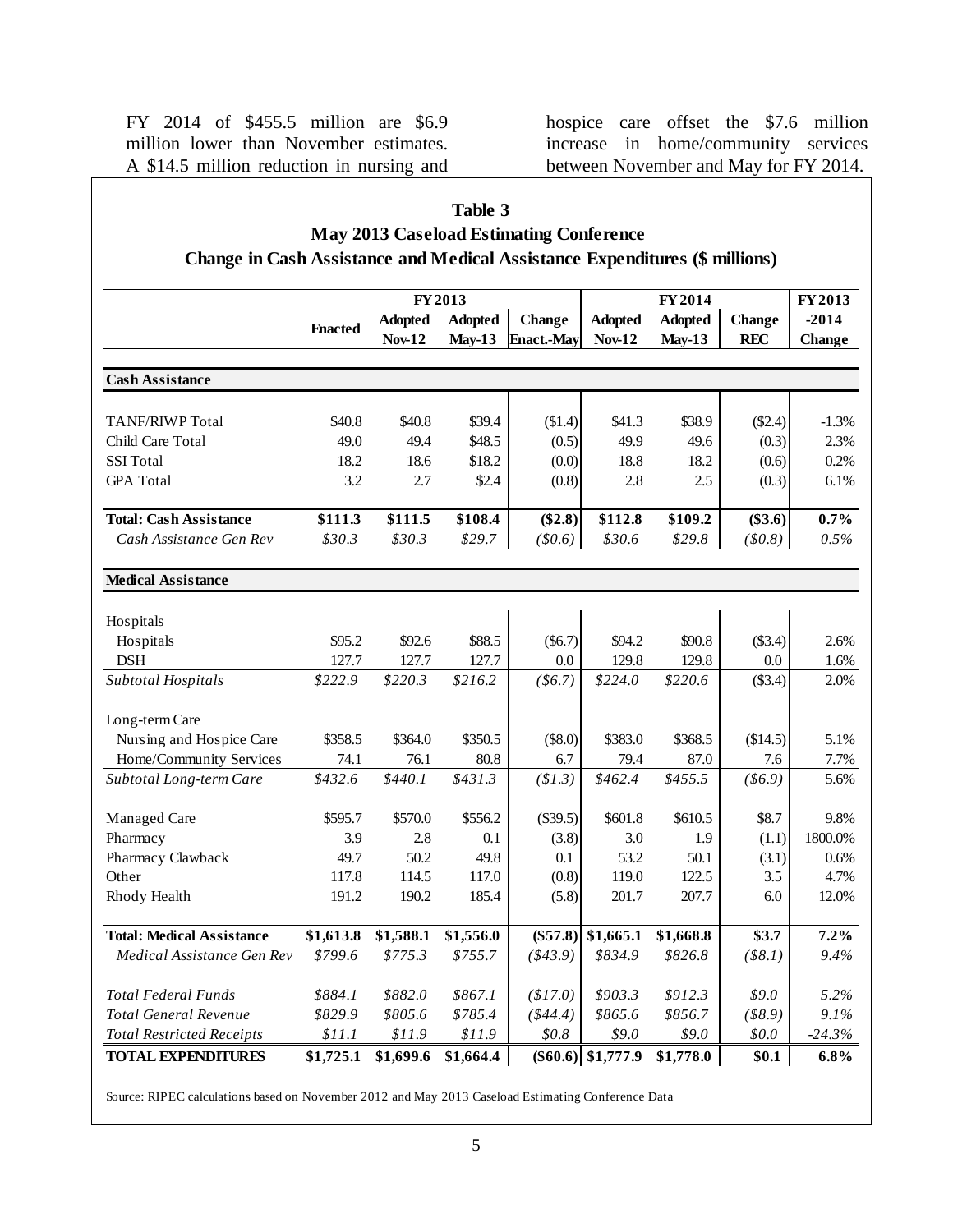- Revised FY 2013 managed care expenditures of \$556.2 million are \$3.8 million lower than November estimates and \$39.5 million lower than in the FY 2013 enacted budget. Projected managed care expenditures of \$610.5 million in FY 2014 are \$8.7 million higher than adopted November estimates.
- Much of the FY 2014 increase in managed care expenditures between the November and May Conferences is related to the Affordable Care Act (ACA) mandated primary care physician rate increase, as well as an increase in the anticipated average capitation rate from \$230 per member per month to \$250 per member per month.
- The May pharmacy expenditure estimate for FY 2013 of \$0.1 million is \$2.7 million lower than the November estimate and \$3.8 million lower than enacted. Based on the Conference report, the reduction is a result of the changes in the preferred drug list, increased availability of generic drugs, and lower drug use. Similarly, May estimates for FY 2014 are \$1.1 million lower than November estimates.
- Other medical assistance expenditures are slightly higher compared to November estimates for both FY 2013 and FY 2014. According to the Executive Office of Health and Human Services, expected savings associated with increased estate recoveries and insurance intercepts included in the November adopted FY 2013 estimate will not be realized. Increases in projected expenditures for FY 2014 are partly attributable to the ACA primary care physician reimbursement rate and an increase in projected Medicare premiums. Additionally, the enhanced FMAP for the CEDARR Health Home initiative expires after the first quarter of FY 2014.
- Adopted estimates for Rhody Health of \$185.4 million for FY 2013 are \$5.8

million lower than in the enacted budget and \$4.8 million lower than the November estimates. Projected FY 2014 expenditures of \$207.7 million are \$6.0 million higher compared to November. Increased reimbursement rates for primary care physicians and updated risk share/gain share payments are responsible for much of the increase for FY 2014 Rhody Health expenditures.

As noted above, CEC estimates are based on current law and do not include any of the Governor's budget initiatives that require legislative change. Specifically, some changes associated with implementation of the ACA, like Medicaid expansion, are not accounted for in the estimates for FY 2014.

#### **RIPEC Comments**

The May REC's projections, which lower revenue projections by \$51.2 million compared to November estimates, illustrate an anemic economic recovery. While some economic indicators (such as the unemployment rate) continue to improve, the rate of growth for employment and personal income were revised downward, reflecting continued lackluster economic performance. The lagging recovery can also be seen in Rhode Island's residual unemployment, underemployment, and shrinking population. Employment has not yet rebounded to the pre-Great Recession peak in Rhode Island, whereas Massachusetts has regained all of the jobs lost, and continues to add to its number of employed residents.

| Table 4<br><b>Average Annual Projected Growth Rates, 2012 - 2017</b> |      |                                        |      |  |  |  |  |
|----------------------------------------------------------------------|------|----------------------------------------|------|--|--|--|--|
| Indicator                                                            |      | Rhode Island New England United States |      |  |  |  |  |
| Gross State Product (GSP)                                            | 2.2% | 3.2%                                   | 3.3% |  |  |  |  |
| Employment                                                           | 1.1% | 1.4%                                   | 1.9% |  |  |  |  |
| SOURCE: New England Economic Partnership, May 2013                   |      |                                        |      |  |  |  |  |